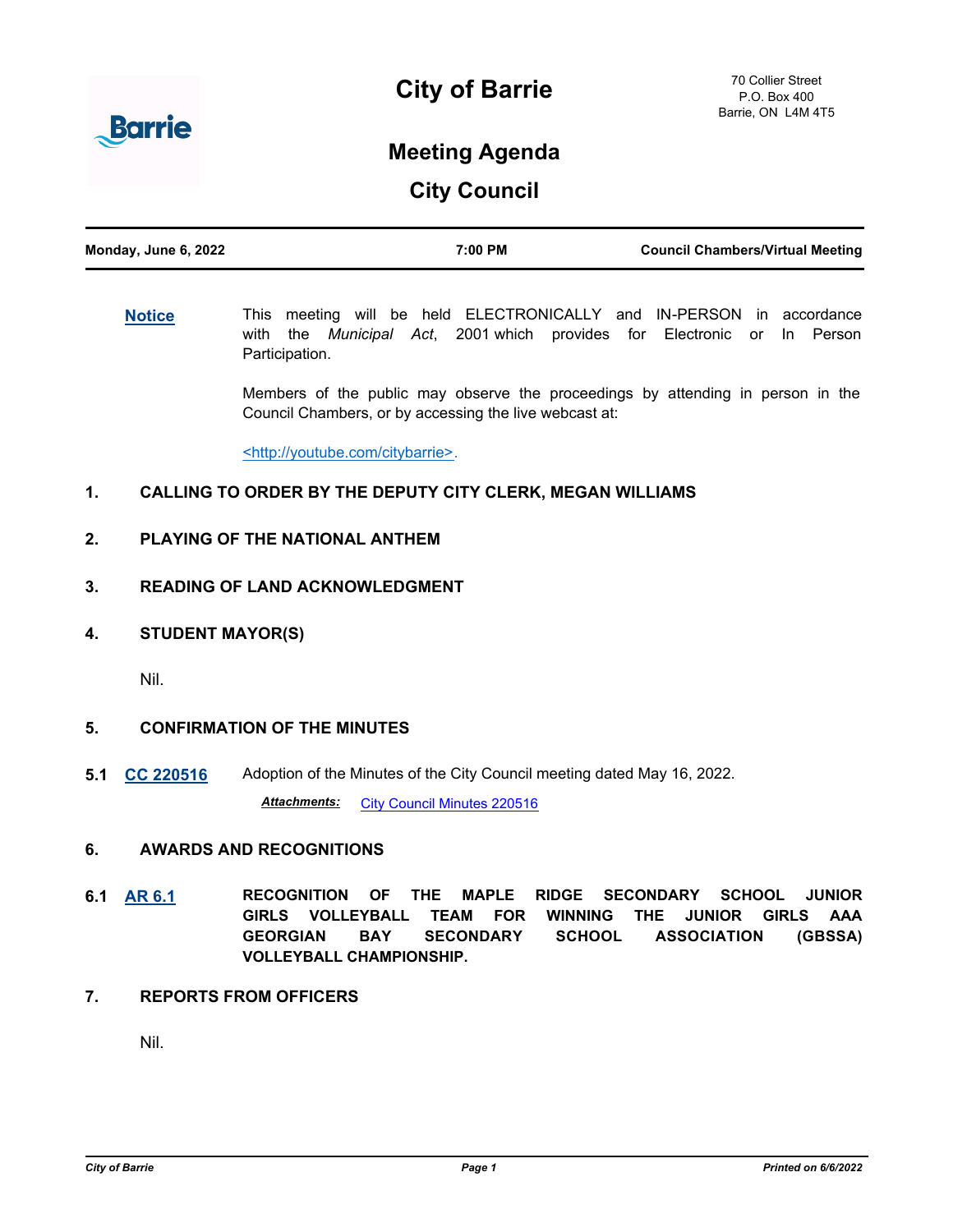# **8. DEPUTATION(S) ON COMMITTEE REPORTS**

- **8.1 [DEP 8.1](http://barrie.ca.legistar.com/gateway.aspx?m=l&id=/matter.aspx?key=50825)** Deputation concerning motion 22-G-119, Barrie Police Services Board Pan Handling and Criminal Activity by the following
	- 1. Sarah Tilley, Gilbert Centre
	- 2. Daisy Oliveros **Emergency Deputation Request 2/3rds Majority Vote Required**
	- 3. Mary Anne Denny-Lusk, Barrie Housing **Emergency Deputation Request - 2/3rds Majority Vote Required**
	- 4. Suzanna McCarthy, John Howard Society of Simcoe and Muskoka **Emergency Deputation Request - 2/3rds Majority Vote Required**

[Deputation - 22-G-119 - BPS Board Pan Handling Criminal Activity](http://barrie.ca.legistar.com/gateway.aspx?M=F&ID=4689e248-a1a5-4f42-b5c6-20a4c65e157a.pdf) [Emergency Deputations - 22-G-119 BPSB Pan Handling and Criminal Activity](http://barrie.ca.legistar.com/gateway.aspx?M=F&ID=bda923c3-7b09-4982-9d87-3f4e7aa0497e.pdf) *Attachments:*

**8.2 [DEP 8.2](http://barrie.ca.legistar.com/gateway.aspx?m=l&id=/matter.aspx?key=50845)** Emergency Deputation from Rob Hilton of A.G. Secure Property Management concerning motion 22-G-116, Tenant Water Billing. **Note: 2/3rds Majority Vote Required** *Attachments:* [Emergency Deputation 22-G-116 Tenant Water Billing](http://barrie.ca.legistar.com/gateway.aspx?M=F&ID=64c5fb2b-8180-4772-a03c-c40522526f69.pdf)

**9. TAX APPLICATIONS**

Nil.

#### **10. COMMUNICATIONS**

Nil.

# **11. COMMITTEE REPORTS**

- **11.1 [PL 220517](http://barrie.ca.legistar.com/gateway.aspx?m=l&id=/matter.aspx?key=50826)** Planning Committee Report dated May 17, 2022, Sections A, B and C. *Attachments:* [Planning Committee Report 220517](http://barrie.ca.legistar.com/gateway.aspx?M=F&ID=d622bbf4-2072-400b-9bf4-82503c82f918.pdf)
- **11.2 [GC 220530-1](http://barrie.ca.legistar.com/gateway.aspx?m=l&id=/matter.aspx?key=50827)** First General Committee Report dated May 30, 2022. *Attachments:* [First General Committee Report 220530](http://barrie.ca.legistar.com/gateway.aspx?M=F&ID=d0a7fc26-7a1f-45d3-9de0-7b5506827556.pdf)
- **11.3 [GC 220530-2](http://barrie.ca.legistar.com/gateway.aspx?m=l&id=/matter.aspx?key=50828)** Second General Committee Report dated May 30, 2022, Sections A, B, C, D, E and F. *Attachments:* [Second General Committee Report 220530](http://barrie.ca.legistar.com/gateway.aspx?M=F&ID=2862be62-7e9a-4c02-8cba-0389542e1560.pdf)

#### **12. DEFERRED BUSINESS**

Nil.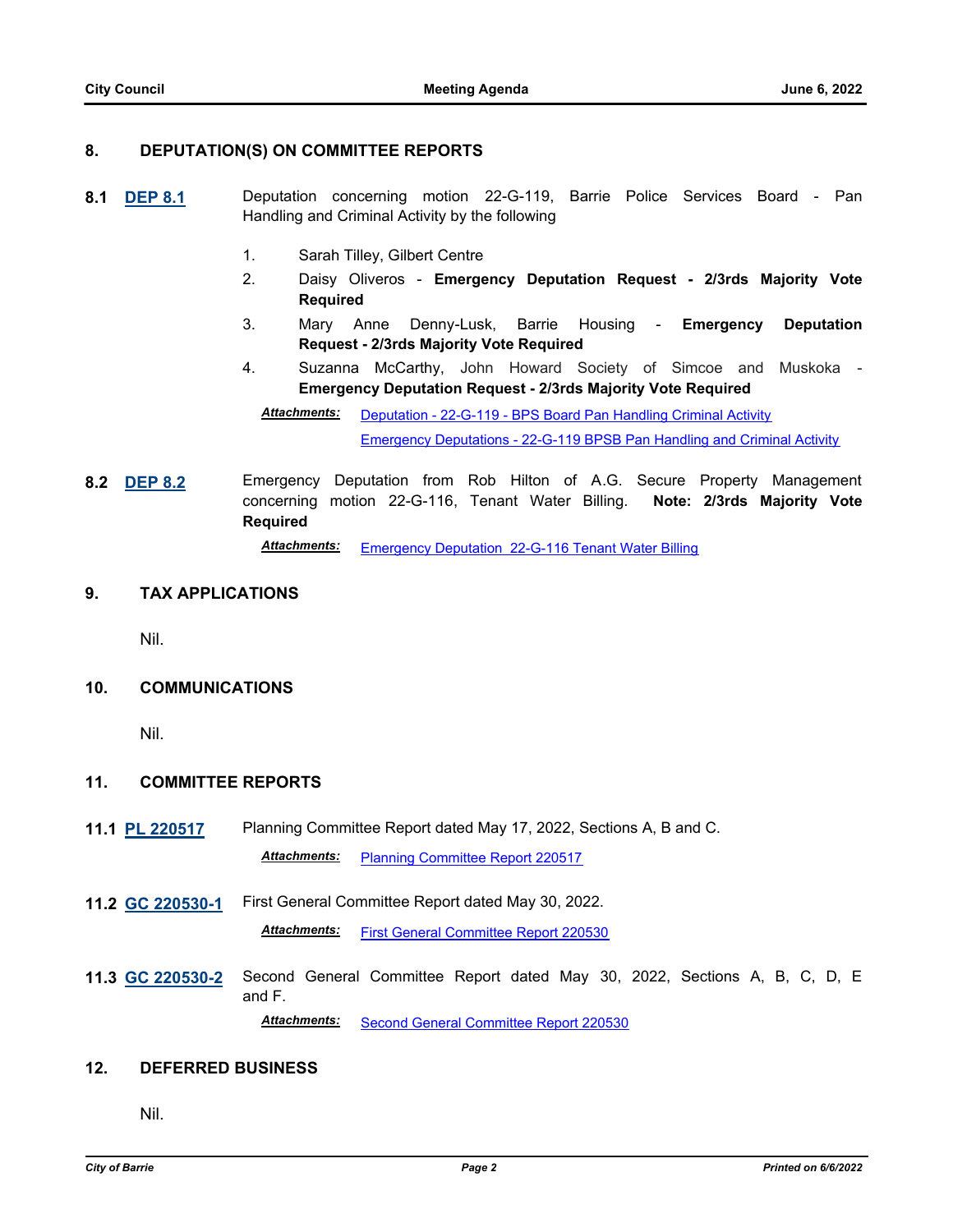#### **13. DIRECT MOTIONS**

Nil.

#### **14. PRESENTATIONS**

Nil.

#### **15. ENQUIRIES**

#### **16. ANNOUNCEMENTS**

- **17. BY-LAWS**
	- **[Bill #051](http://barrie.ca.legistar.com/gateway.aspx?m=l&id=/matter.aspx?key=50790)** A By-law of The Corporation of the City of Barrie to deem certain Plans of Subdivision or parts thereof not to be a Registered Plan of Subdivision. (12-G-247) (970 Mapleview Inc. - Unicorn Lane, Saxon Road & Regina Road, Plan 51M-781) (File: D26-970)

*Attachments:* [Bill #051](http://barrie.ca.legistar.com/gateway.aspx?M=F&ID=00fad141-e4ef-4a55-876e-b11814f8ff87.pdf)

**[Bill #052](http://barrie.ca.legistar.com/gateway.aspx?m=l&id=/matter.aspx?key=50765)** A By-law of The Corporation of the City of Barrie to amend By-law 2009-141, a land use control by-law to regulate the use of land, and the erection, use, bulk, height, location and spacing of buildings and structures in the City of Barrie. (22-P-022) (Zoning By-law Amendment - 108, 116 and 122 Harvie Road) (Ward 6) (DEV011-22) (File: D30-018-2021)

*Attachments:* [Bill #052](http://barrie.ca.legistar.com/gateway.aspx?M=F&ID=710f827d-ccbe-453d-a529-d113ad67f267.pdf)

**[Bill #053](http://barrie.ca.legistar.com/gateway.aspx?m=l&id=/matter.aspx?key=50769)** A By-law of The Corporation of The City of Barrie to expropriate the lands described as Part of Lot 5 Concession 10, Innisfil, as in RO845305, further described as Parts 1, 2 and 3 on Plan 51R-43261, City of Barrie, County of Simcoe; being all of PIN 58100-0046(LT) (21-G-184) (918 Veteran's Drive) (File: L07-1191)

*Attachments:* [Bill #053](http://barrie.ca.legistar.com/gateway.aspx?M=F&ID=49778286-e329-4844-bd0c-81724cee8492.pdf)

**[Bill #054](http://barrie.ca.legistar.com/gateway.aspx?m=l&id=/matter.aspx?key=50791)** A By-law of The Corporation of the City of Barrie to amend Town of Innisfil By-law 054-04, a land use control by-law to regulate the use of land, and the erection, use, bulk, height, location and spacing of buildings and structures, formerly in the Town of Innisfil, now in the City of Barrie. (22-P-021) (Mapleview South (Innisfil) Limited - 953 Mapleview Drive East) (File: D30-015-2021)

*Attachments:* [Bill #054](http://barrie.ca.legistar.com/gateway.aspx?M=F&ID=75e7451c-cd46-405d-9dad-220bac04be47.pdf)

**[Bill #055](http://barrie.ca.legistar.com/gateway.aspx?m=l&id=/matter.aspx?key=50834)** A By-law of The Corporation of the City of Barrie to confirm the proceedings of Council at its meeting held on the 6th day of June, 2022.

*Attachments:* [Bill #055](http://barrie.ca.legistar.com/gateway.aspx?M=F&ID=8235c0c5-0dea-46e5-8681-ca3e7d852770.pdf)